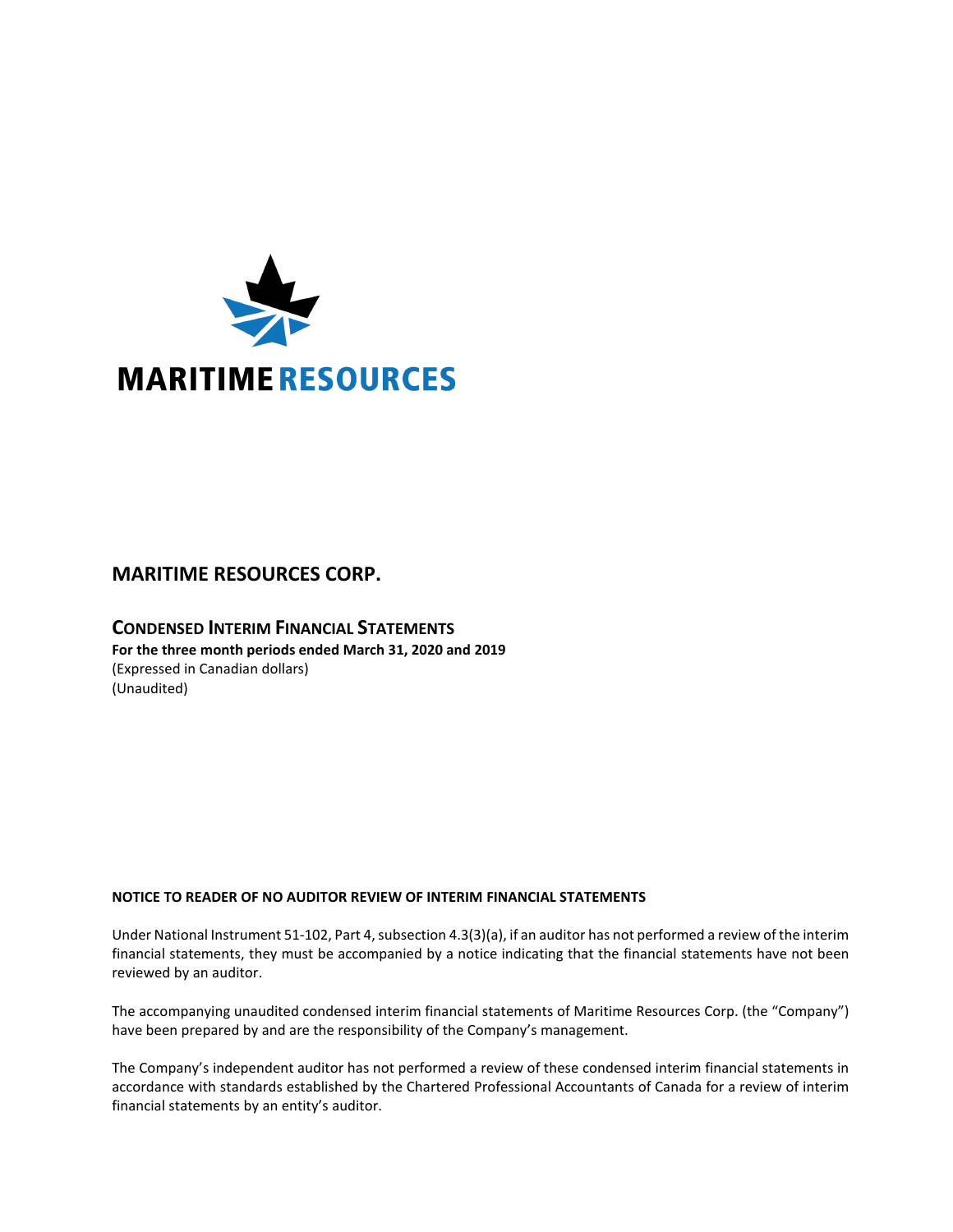

# **STATEMENTS OF FINANCIAL POSITION**

| As at                                                     |                | March 31<br>2020 | December 31<br>2019 |
|-----------------------------------------------------------|----------------|------------------|---------------------|
| (Unaudited - Prepared by Management, in Canadian dollars) | <b>Note</b>    | \$               | \$                  |
|                                                           |                |                  |                     |
| <b>ASSETS</b>                                             |                |                  |                     |
| <b>Current</b>                                            |                |                  |                     |
| Cash                                                      | 4              | 600,431          | 1,827,157           |
| Receivables                                               | 5              | 103,821          | 161,546             |
| Prepaid expenses and deposits                             | 6              | 125,511          | 120,199             |
|                                                           |                | 829,763          | 2,108,902           |
|                                                           |                |                  |                     |
| <b>Property and equipment</b>                             | $\overline{7}$ | 23,684           | 41,159              |
| <b>Exploration and evaluation assets</b>                  | 8              | 12,668,057       | 11,926,382          |
| <b>Total Assets</b>                                       |                | 13,521,504       | 14,076,443          |
| LIABILITIES AND SHAREHOLDERS' EQUITY                      |                |                  |                     |
| <b>Current liabilities</b>                                |                |                  |                     |
| Accounts payable and accrued liabilities                  | 9,12           | 336,977          | 453,070             |
| Lease liability                                           | 10             |                  | 10,362              |
| Flow-through premium liability                            | 11             | 15,613           | 47,599              |
| <b>Total Liabilities</b>                                  |                | 352,590          | 511,031             |
| <b>Shareholders' equity</b>                               |                |                  |                     |
| Share capital                                             | 11             | 20,625,019       | 20,568,204          |
| Reserves                                                  | 11             | 2,281,624        | 2,306,044           |
| Royalty reserve                                           | 11             | 210,700          | 210,700             |
| Deficit                                                   |                | (9,948,429)      | (9,519,536)         |
| <b>Total Shareholders' Equity</b>                         |                | 13,168,914       | 13,565,412          |
| <b>Total Liabilities and Shareholders' Equity</b>         |                | 13,521,504       | 14,076,443          |

Nature of operations and going concern (Note 1) and Subsequent event (Note 15).

*Approved and authorized on behalf of the Board of Directors:*

*"John P. Hayes" "Mark N.J. Ashcroft"* Chairman Director

*The accompanying notes are an integral part of these condensed interim financial statements.*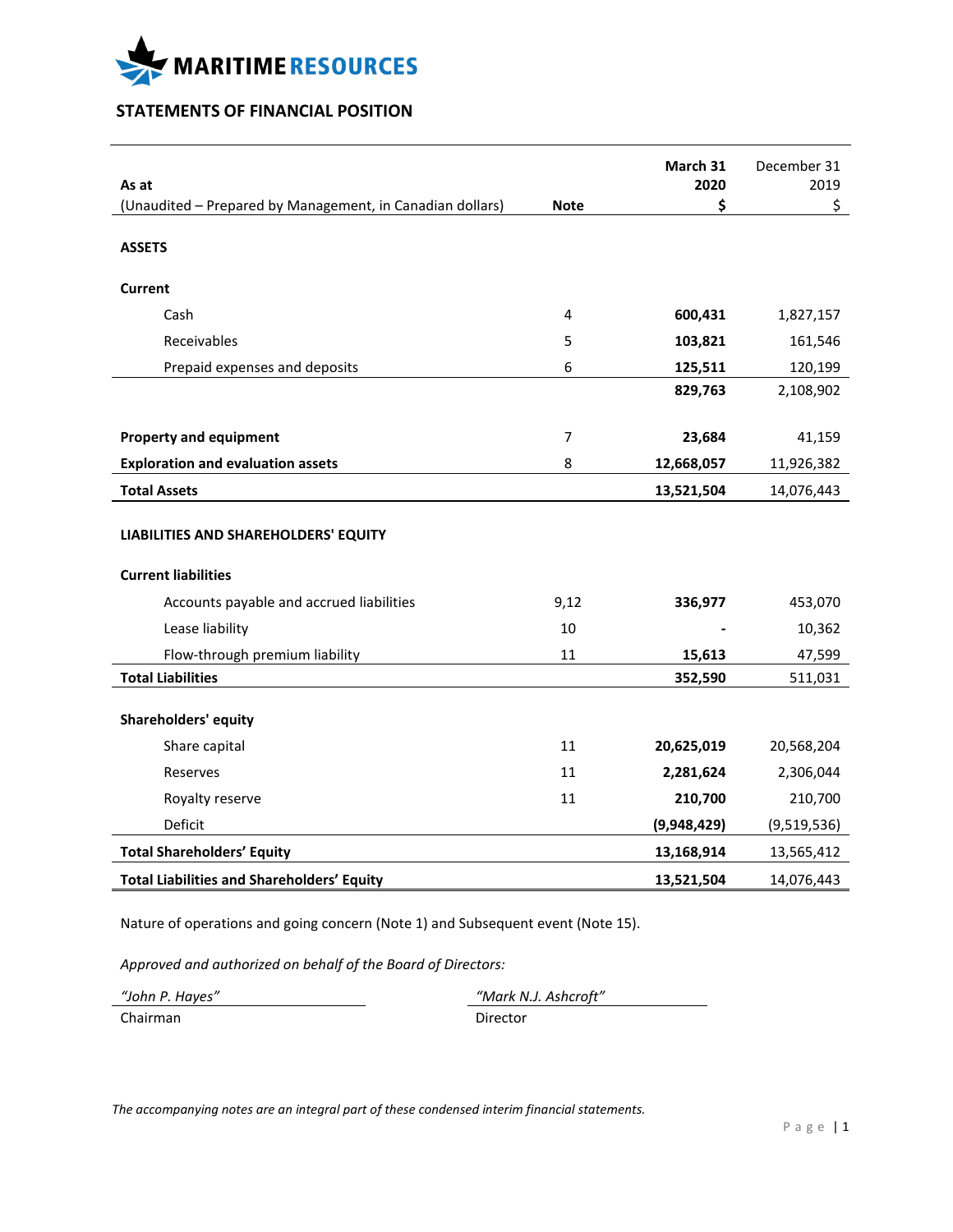

# **STATEMENTS OF LOSS AND COMPREHENSIVE LOSS**

| For the three month periods ended March 31                |             | 2020        | 2019          |
|-----------------------------------------------------------|-------------|-------------|---------------|
| (Unaudited - Prepared by Management, in Canadian dollars) | <b>Note</b> | \$          | \$            |
|                                                           |             |             |               |
| <b>EXPENSES</b>                                           |             |             |               |
| Salaries and benefits                                     | 12          | 156,690     | 94,314        |
| Severance                                                 | 12          |             | 884,497       |
| Administration                                            | 12          | 45,328      | 75,639        |
| <b>Business development</b>                               |             | 200,000     |               |
| Consulting                                                | 12          |             | 28,000        |
| Professional fees                                         |             | 2,093       | 27,448        |
| Directors' fees                                           | 12          | 20,006      | 17,500        |
| Investor relations and promotion                          |             | 22,552      | 12,478        |
| Share-based payment                                       | 11          | 2,395       |               |
| Depreciation                                              | 7           | 17,475      | 21,344        |
| Interest expense on lease liability                       | 10          | 138         | 1,998         |
|                                                           |             | (466, 677)  | (1, 163, 218) |
|                                                           |             |             |               |
| Interest income                                           |             | 5,798       | 5,581         |
| Recognition of flow-through premium liability             | 11          | 31,986      | 53,325        |
|                                                           |             | 37,784      | 58,906        |
| Loss and comprehensive loss for the period                |             | (428,893)   | (1, 104, 312) |
|                                                           |             |             |               |
| Basic and diluted loss per common share                   |             | Nil         | (0.01)        |
| Weighted average number of common shares outstanding      |             | 189,905,139 | 131,973,807   |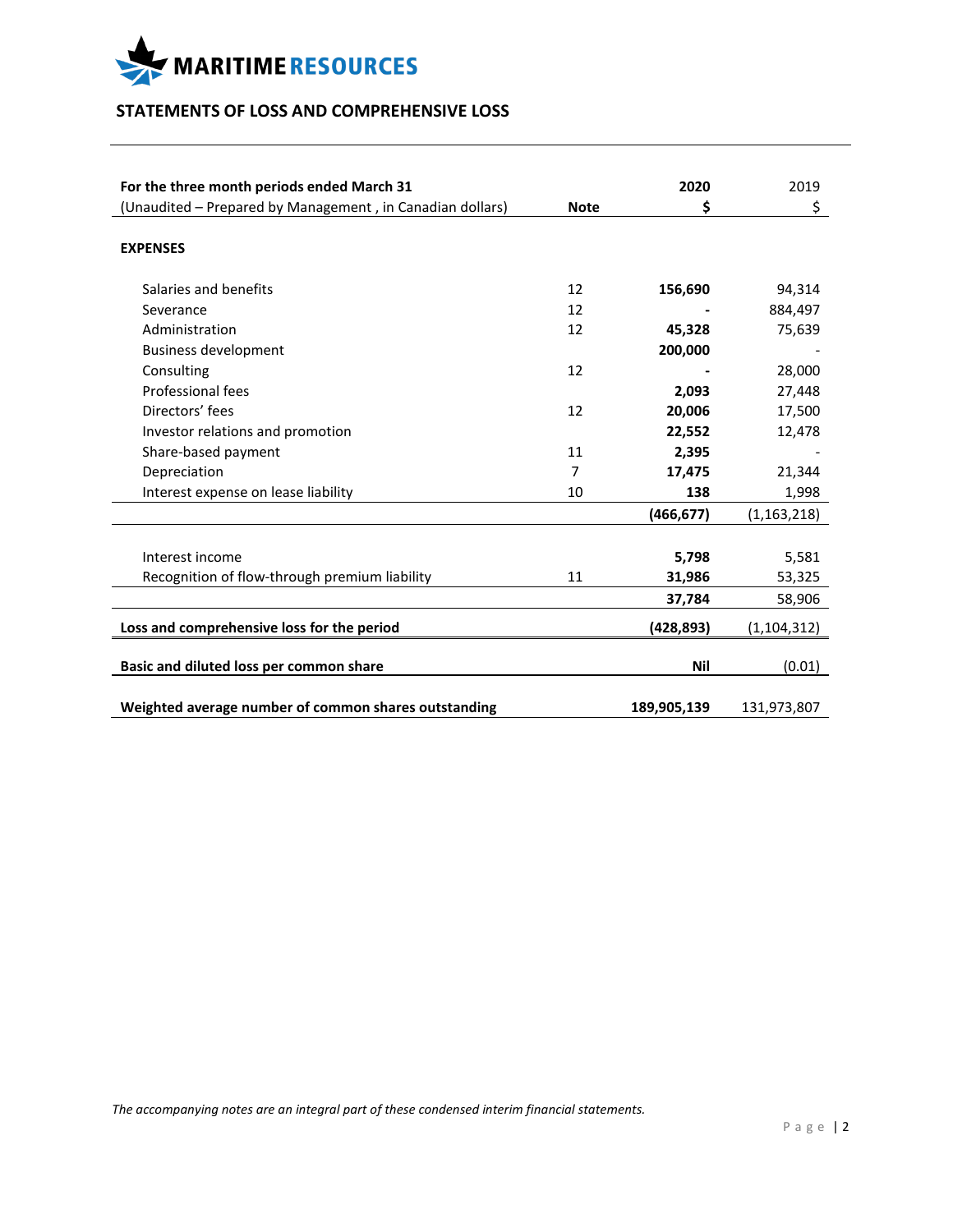

# **STATEMENTS OF CHANGES IN SHAREHOLDERS' EQUITY**

|                                                           | <b>Shares</b>            | Share<br>capital | Share<br>subscriptions<br>receivable | <b>Share</b><br>subscriptions<br>received in<br>advance | <b>Treasury</b><br>shares    | <b>Reserves</b>          | Royalty<br>reserve | <b>Deficit</b>           | <b>Total</b>  |
|-----------------------------------------------------------|--------------------------|------------------|--------------------------------------|---------------------------------------------------------|------------------------------|--------------------------|--------------------|--------------------------|---------------|
| (Unaudited - Prepared by Management, in Canadian dollars) |                          |                  | \$.                                  | Ś                                                       | Ś                            |                          |                    |                          | \$            |
| Balance, December 31, 2018                                | 131,953,807              | 15,063,535       |                                      |                                                         | ÷                            | 2,278,901                | 210,700            | (7,616,293)              | 9,936,843     |
| Issued for mineral properties (Note 8,11)                 | 200,000                  | 19,000           |                                      |                                                         |                              |                          |                    |                          | 19,000        |
| Warrant expiry                                            |                          | 36,918           |                                      |                                                         | $\overline{\phantom{a}}$     | (36,918)                 |                    |                          |               |
| Loss for the period                                       |                          |                  |                                      |                                                         |                              |                          |                    | (1, 104, 312)            | (1, 104, 312) |
| <b>Balance, March 31, 2019</b>                            | 132,153,807              | 15,119,453       | $\blacksquare$                       |                                                         | $\sim$                       | 2,241,983                | 210,700            | (8,720,605)              | 8,851,531     |
| Issued for private placements (Note 11)                   | 56,896,662               | 6,092,499        |                                      |                                                         |                              |                          |                    |                          | 6,092,499     |
| Share issuance costs (Note 11)                            | $\overline{\phantom{a}}$ | (468, 161)       |                                      |                                                         |                              |                          |                    |                          | (468, 161)    |
| Finders' warrants (Note 11)                               |                          | (126, 562)       |                                      |                                                         |                              | 126,562                  |                    |                          |               |
| Flow-through premium liability (Note 11)                  |                          | (402, 833)       |                                      |                                                         |                              |                          |                    |                          | (402, 833)    |
| Issued for mineral properties (Note 8,11)                 | 775,000                  | 63,250           |                                      |                                                         |                              |                          |                    | $\overline{\phantom{a}}$ | 63,250        |
| Warrant expiry (Note 11)                                  |                          | 290,558          |                                      |                                                         | $\overline{\phantom{a}}$     | (290, 558)               |                    |                          |               |
| Share-based payments (Note 11)                            |                          |                  |                                      |                                                         |                              | 330,348                  |                    |                          | 330,348       |
| Reserves transferred on expired options (Note 11)         |                          |                  |                                      |                                                         |                              | (102, 291)               |                    | 102,291                  |               |
| Loss for the period                                       |                          |                  |                                      |                                                         |                              |                          |                    | (901, 222)               | (901, 222)    |
| Balance, December 31, 2019                                | 189,825,469              | 20,568,204       |                                      | $\sim$                                                  |                              | 2,306,044                | 210,700            | (9,519,536)              | 13,565,412    |
| Issued for mineral properties (Note 8,11)                 | 500,000                  | 30,000           |                                      |                                                         | $\overline{\phantom{a}}$     | $\overline{\phantom{a}}$ |                    |                          | 30,000        |
| Warrant expiry (Note 11)                                  |                          | 26,815           |                                      |                                                         | $\blacksquare$               | (26, 815)                |                    |                          |               |
| Share-based payments (Note 11)                            |                          |                  |                                      |                                                         | $\overline{\phantom{a}}$     | 2,395                    |                    |                          | 2,395         |
| Loss for the period                                       |                          |                  |                                      |                                                         | $\overline{\phantom{a}}$     |                          |                    | (428, 893)               | (428, 893)    |
| Balance, March 31, 2020                                   | 190,325,469              | 20,625,019       |                                      |                                                         | $\qquad \qquad \blacksquare$ | 2,281,624                | 210,700            | (9,948,429)              | 13,168,914    |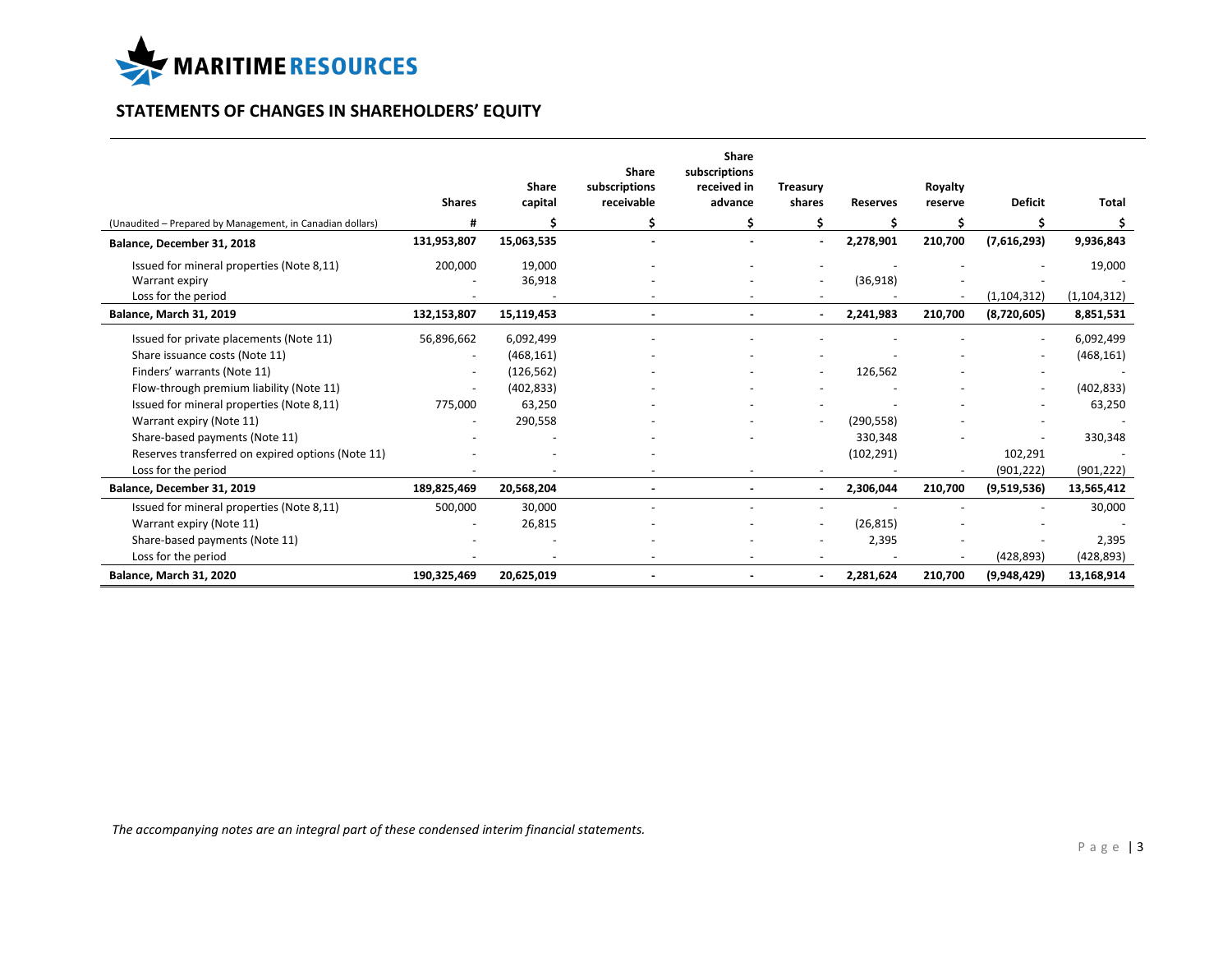

# **STATEMENTS OF CASH FLOWS**

| For the three month periods ended March 31<br>(Unaudited - Prepared by Management, in Canadian dollars) | 2020<br>\$    | 2019<br>\$    |
|---------------------------------------------------------------------------------------------------------|---------------|---------------|
| Cash flows from operating activities                                                                    |               |               |
| Loss for the period                                                                                     | (428, 893)    | (1, 104, 312) |
| Items not involving cash:                                                                               |               |               |
| Share-based payment                                                                                     | 2,395         |               |
| Depreciation                                                                                            | 17,475        | 21,344        |
| Flow-through premium recovery                                                                           | (31, 986)     | (53, 325)     |
| Changes in non-cash working capital items:                                                              |               |               |
| (Increase) decrease in receivables                                                                      | 67,413        | (23, 844)     |
| (Increase) decrease in accrued interest receivable                                                      | (9,688)       |               |
| (Increase) decrease in prepaid expenses                                                                 | (5, 312)      | 14,495        |
| Increase (decrease) in accounts payable                                                                 |               |               |
| and accrued liabilities                                                                                 | (265, 890)    | 142,387       |
| Net cash provided by (used in) operating activities                                                     | (654, 486)    | (1,003,255)   |
| Cash flows from investing activities                                                                    |               |               |
| Exploration and evaluation expenditures                                                                 | (561, 878)    | (380, 147)    |
| Net cash provided by (used in) investing activities                                                     | (561, 878)    | (380, 147)    |
| <b>Cash flows from financing activities</b>                                                             |               |               |
| Repayment of lease liability                                                                            | (10, 362)     | (20, 502)     |
| Net cash provided by (used in) financing activities                                                     | (10, 362)     | (20, 502)     |
| Change in cash during the period                                                                        | (1, 226, 726) | (1,403,904)   |
| Cash, beginning of the period                                                                           | 1,827,157     | 2,359,066     |
| Cash, end of the period                                                                                 | 600,431       | 955,162       |
| <b>Supplemental disclosure</b>                                                                          |               |               |
| Cash paid for interest                                                                                  | 138           | 1,998         |
| Supplemental disclosure of non-cash financial and investing activities                                  |               |               |
| Recognition of right of use asset and lease liability                                                   |               | 106,720       |
| Expiry of warrants                                                                                      | 26,815        | 36,918        |
| Exploration and evaluation assets included in accounts payable                                          | 266,592       | 116,795       |
| Shares issued for property                                                                              | 30,000        | 19,000        |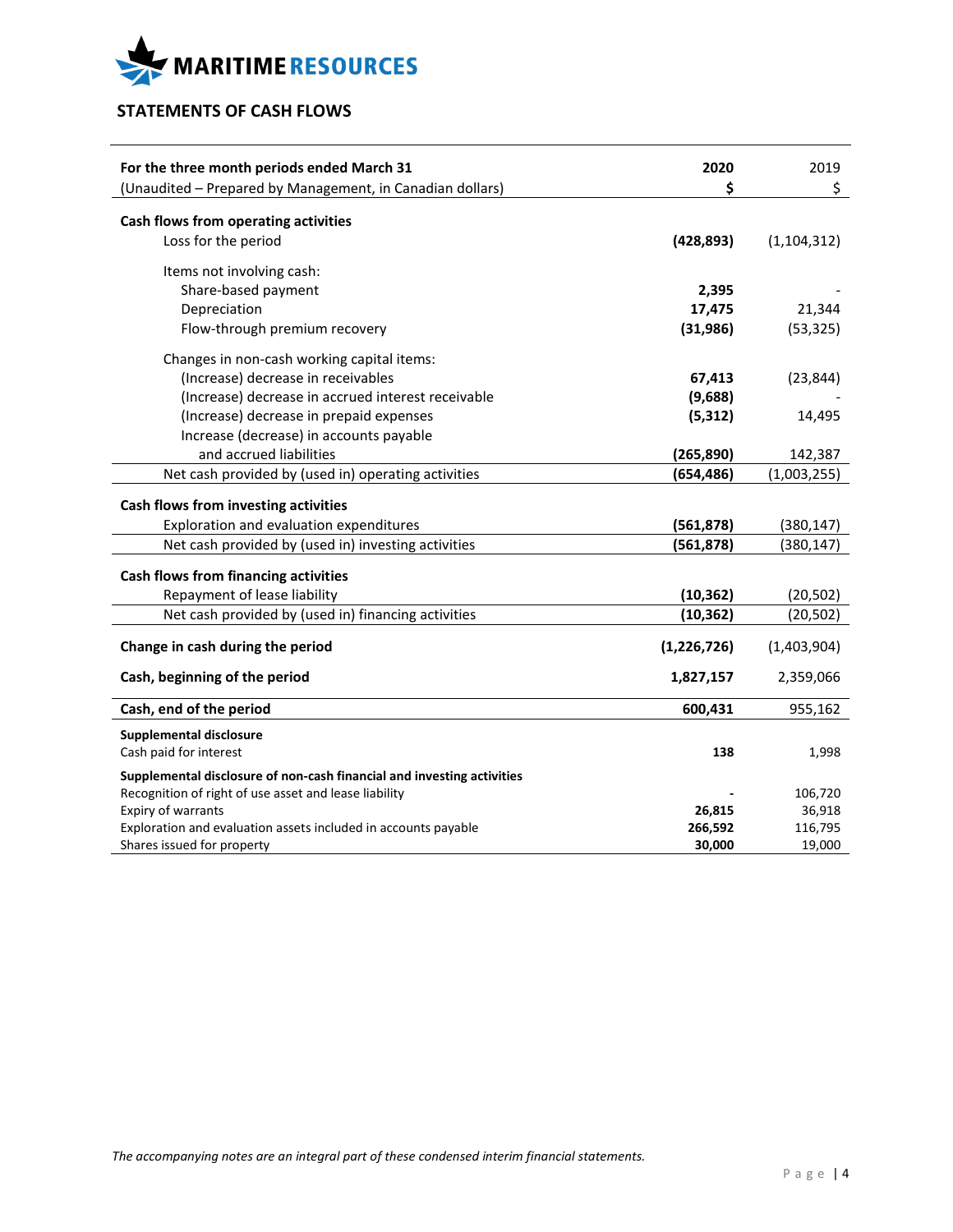

For the three month periods ended March 31, 2020 and 2019 *(Unaudited, expressed in Canadian dollars)*

# **1. NATURE OF OPERATIONS AND GOING CONCERN**

Maritime Resources Corp. (the "Company" or "Maritime") was incorporated under the Business Corporations Act (British Columbia) on May 14, 2007. Maritime is an exploration stage company focused on re-starting the past producing Hammerdown Gold Mine located near the Baie Verte mining district in Newfoundland and Labrador, Canada as well as exploration on its other properties in the region.

The Company's registered and records office is 3200 - 650 West Georgia Street, Vancouver, BC, Canada, V6B 4P7. The Company also has an office in Toronto at 1900 - 110 Yonge Street, Toronto, ON, Canada, M5C 1T4. The shares of the Company are traded on the TSX Venture Exchange ("TSX-V") under the symbol MAE.

As the Company is in the exploration stage, the recoverability of the costs incurred to date on exploration properties is dependent upon the existence of economically recoverable reserves, the ability of the Company to obtain the necessary financing to complete the exploration and development of its properties and upon future profitable production or proceeds from the disposition of the properties and deferred exploration expenditures. In March 2020 the World Health Organization declared coronavirus COVID-19 a global pandemic. This contagious disease outbreak, which has continued to spread, and any related adverse public health developments, has adversely affected workforces, economies and financial markets globally, potentially leading to an economic downturn or recessionary conditions. This outbreak could decrease access to capital market financing, negatively impact our business and financial position. It is not possible for us to predict the duration or magnitude of the adverse results of the outbreak and its effects on our business or financial position at this time.

These financial statements have been prepared by management in accordance with International Financial Reporting Standards ("IFRS") applicable to a going concern, which assumes that the Company will be able to realize its assets and discharge its liabilities in the normal course of business for the foreseeable future. The Company has incurred ongoing losses. The continuing operations of the Company are dependent upon its ability to continue to raise adequate financing and to commence profitable operations in the future and repay its liabilities arising from normal business operations as they become due, although it has been successful in raising financing in the past, there is no assurance it will be able to do so in the future. These material uncertainties may raise significant doubt about the Company's ability to continue as a going concern.

These financial statements do not include any adjustments relating to the recoverability and classification of recorded asset amounts and classification of liabilities that might be necessary should the Company be unable to continue in existence. Such adjustments could be material.

# **2. STATEMENT OF COMPLIANCE AND BASIS OF PRESENTATION**

These condensed interim financial statements, including comparatives, have been prepared in accordance with International Accounting Standards ("IAS") 34, "Interim Financial Reporting", as issued by the International Accounting Standards Board ("IASB"), on a basis consistent with accounting policies disclosed in the audited financial statements for the fiscal year ended December 31, 2019, and should be read in conjunction with the most recently issued audited financial statements, which include information necessary or useful to understanding the Company's business and financial statement presentation. In particular, the Company's significant accounting policies which were presented in Note 3 to the Financial Statements for the year ended December 31, 2019 have been consistently applied in the preparation of the Company's interim financial statements, except as noted below under Leases.

The condensed interim financial statements have been prepared using the historical cost basis, except for financial instruments which are stated at fair value and have been prepared using the accrual basis of accounting except for cash flow information. All dollar amounts presented are in Canadian dollars unless otherwise specified. The condensed interim consolidated financial statements are presented in Canadian dollars unless otherwise noted.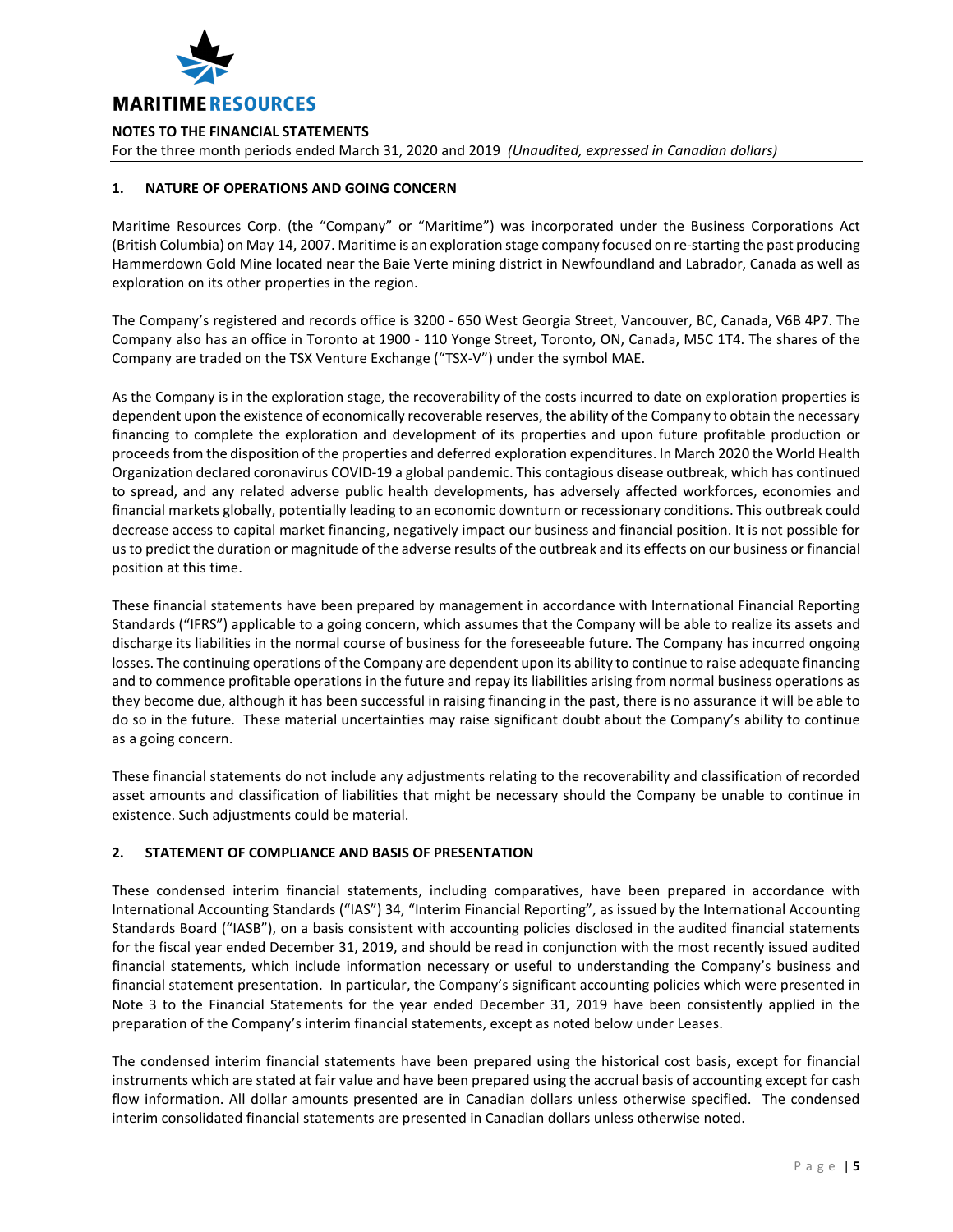

For the three month periods ended March 31, 2020 and 2019 *(Unaudited, expressed in Canadian dollars)*

These financial statements were authorized for issue by the Board of Directors on May 26, 2020.

## **3. SIGNIFICANT ACCOUNTING POLICIES**

#### **Use of estimates and judgments**

The preparation of financial statements in conformity with IFRS requires management to make judgments, estimates and assumptions that affect the application of policies and reported amounts of assets and liabilities, and revenue and expenses. The estimates and associated assumptions are based on historical experience and various other factors that are believed to be reasonable under the circumstances, the results of which form the basis of making the judgments about carrying values of assets and liabilities that are not readily apparent from other sources. Actual results may differ from these estimates.

The estimates and underlying assumptions are reviewed on an ongoing basis. Revisions to accounting estimates are recognized in the period in which the estimate is revised if the revision affects only that period or in the period of the revision and further periods if the review affects both current and future periods.

Critical judgments exercised in the application of accounting policies and estimates having the most significant effects on the amounts recognized in the financial statements are as follows:

*Economic recoverability and profitability of future economic benefits of exploration and evaluation assets* – Management has determined that exploration, evaluation and related costs incurred which were capitalized may have future economic benefits and may be economically recoverable. Management uses several criteria in its assessments of economic recoverability and probability of future economic benefits, including geological and other technical information, a history of conversion of mineral deposits with similar characteristics to its properties, evaluation of permitting and environmental issues and other such factors.

*Royalty reserve* - Royalty reserve includes proceeds received from royalty units, repayable from future production. As future production is not determinable, the royalty units have been classified as capital in nature.

*Going concern* - The Company assesses its ability to continue as a going concern at each period end. In assessing whether the going concern assumption is appropriate, management takes into account all available information about the future, which is at least twelve months from the end of the reporting period and include a detailed analysis of the Company's projected estimated capital and operating expenses and estimated financing requirements and abilities (see Note 1).

The most significant accounts that require estimates as the basis for determining the stated amounts include the following:

*Valuation of share-based payments, broker compensation and finders' warrants* – The Company uses the Black-Scholes Option Pricing Model for valuation of share-based payments, agent compensation and finders' warrants, which requires the input of subjective assumptions including expected price volatility, interest rate, and forfeiture rate. Changes in the input assumptions can materially affect the fair value estimate and the Company's results and equity reserves. The resulting value calculated is not necessarily the value that the holder of the option could receive in an arm's length transaction, given that there is no market for the options and they are not transferable.

*Income taxes* – In assessing the probability of realizing deferred tax assets, management makes estimates related to expectation of future taxable income, applicable tax opportunities, expected timing of reversals of existing temporary differences and the likelihood that tax position taken will be sustained upon examination by applicable tax authorities.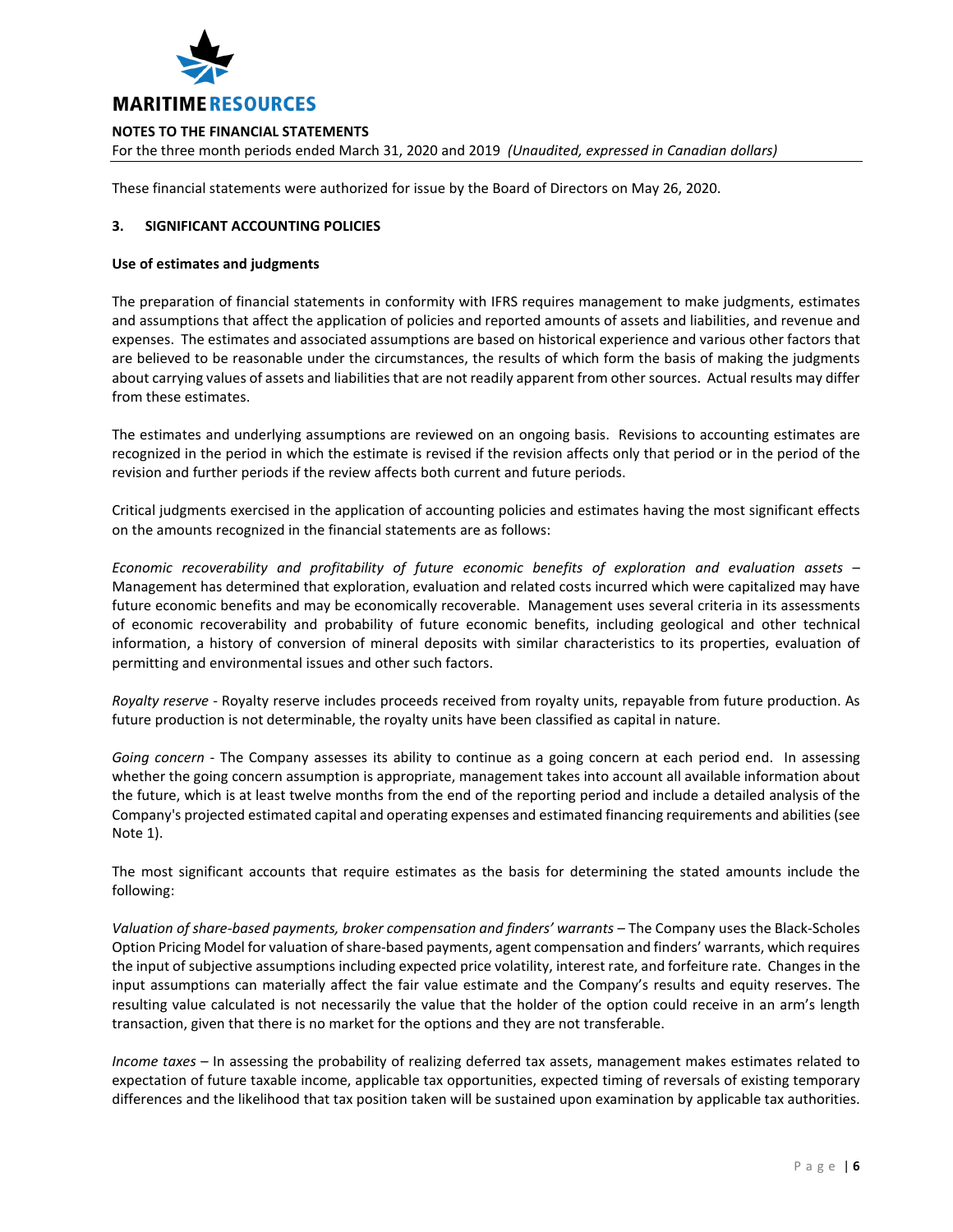

For the three month periods ended March 31, 2020 and 2019 *(Unaudited, expressed in Canadian dollars)*

In making its assessments, management gives additional weight to positive and negative evidence that can be objectively verified.

While management believes that these estimates are reasonable, actual results could differ from those estimates and could impact future results of operation and cash flows.

#### **4. CASH**

|                                                      | <b>March 31, 2020</b> | December 31, 2019 |
|------------------------------------------------------|-----------------------|-------------------|
|                                                      |                       |                   |
| Cash                                                 | 85.431                | 82,157            |
| Guaranteed Investment Certificate - Fully redeemable | 515.000               | 1,745,000         |
|                                                      | 600,431               | 1,827,157         |

# **5. RECEIVABLES**

|                             | <b>March 31, 2020</b> | December 31, 2019 |
|-----------------------------|-----------------------|-------------------|
|                             |                       |                   |
| Input sales tax recoverable | 93,890                | 137,208           |
| Interest receivable         | 9,688                 | 24,095            |
| Other receivables           | 243                   | 243               |
|                             | 103,821               | 161,546           |

# **6. PREPAID EXPENSES AND DEPOSITS**

|                  | <b>March 31, 2020</b> | December 31, 2019 |
|------------------|-----------------------|-------------------|
|                  |                       |                   |
| Prepaid expenses | 9,659                 | 15,454            |
| <b>Deposits</b>  | 115,852               | 104,745           |
|                  | 125,511               | 120,199           |

# **7. PROPERTY AND EQUIPMENT**

|                                                        | <b>Right of use asset</b> | <b>Vehicles</b> | <b>Total</b> |
|--------------------------------------------------------|---------------------------|-----------------|--------------|
|                                                        |                           |                 |              |
| Net book value - December 31, 2018                     | -                         |                 |              |
| <b>Additions</b>                                       | 106,720                   | 30.451          | 137,171      |
| Less: Reduction in value due to reduced lease payments | (32,036)                  |                 | (32, 036)    |
| Depreciation                                           | (59, 747)                 | (4,229)         | (63, 976)    |
| Net book value - December 31, 2019                     | 14.937                    | 26.222          | 41,159       |
| Depreciation                                           | (14,937)                  | (2,538)         | (17, 475)    |
| Net book value - March 31, 2020                        |                           | 23.684          | 23,684       |

During the year ended December 31, 2019, there was a reduction in the monthly lease payments relating to the Company's ROU asset and related lease liability. As a result, the ROU asset value was reduced by \$32,036. Also during the year ended December 31, 2019, the Company purchased two vehicles for use at its exploration properties.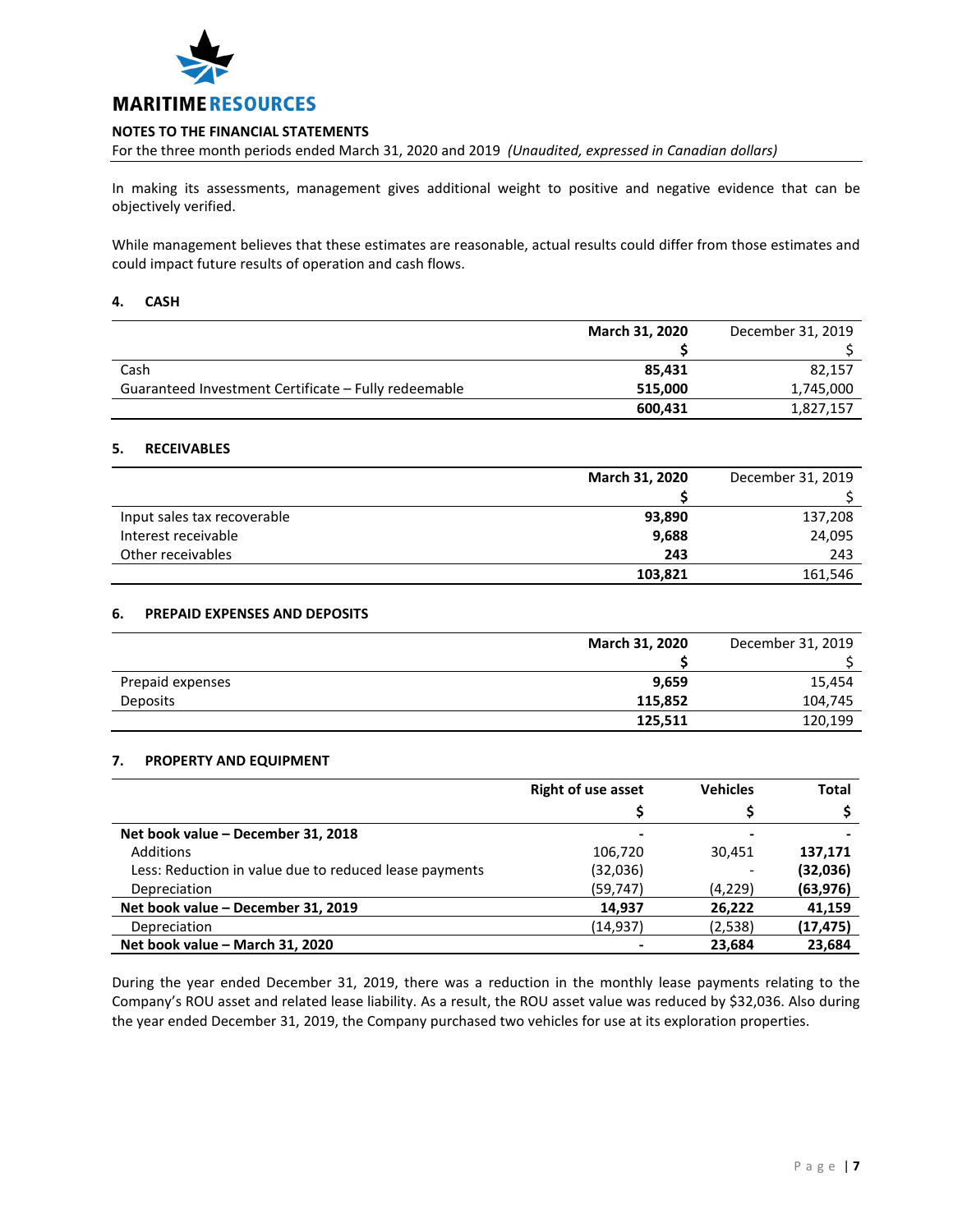

**NOTES TO THE FINANCIAL STATEMENTS** For the three month periods ended March 31, 2020 and 2019 *(Unaudited, expressed in Canadian dollars)*

# **8. EXPLORATION AND EVALUATION ASSETS**

#### **Green Bay**

Maritime Resources' Green Bay property, located in Newfoundland and Labrador, Canada hosts the past producing Hammerdown gold mine, as well as the Orion deposit and the Lochinvar deposits. The property is subject to a 2% net smelter return ("NSR") royalty on future production from the property with the exception of production from the Orion deposit.

On May 16, 2018, the Company entered into an option agreement with Inomin Mines to acquire certain mineral claims that extend the Hammerdown, Green Bay property. Pursuant to the terms of the agreement Maritime will earn 100% interest in the Inomin property over a 3-year period under the following schedule:

|                    | Cash          | <b>Common shares</b> |
|--------------------|---------------|----------------------|
|                    |               | #                    |
| Upon approval      | 25,000 (paid) | 500,000 (issued)     |
| September 17, 2019 | 50,000 (paid) | 500,000 (issued)     |
| September 17, 2020 | 100,000       | 500,000              |
| September 17, 2021 | 125,000       | 500,000              |
|                    | 300,000       | 2,000,000            |

The project is subject to a 1.0 % NSR of which 100% can be purchased for \$500,000. The project also has an underlying NSR of 2.5% of which 1.5% can be purchased for \$1,000,000.

On January 22, 2020, the Company entered into an option agreement to earn a 100% interest in the Sprucy Pond property, which is contiguous to the Hammerdown project, under the following terms:

|                | Cash          | <b>Common shares</b> |
|----------------|---------------|----------------------|
|                |               | #                    |
| Upon approval  | 10,000 (paid) | 250,000 (issued)     |
| March 10, 2021 | 20,000        | 250,000              |
| March 10, 2022 | 30,000        | 250,000              |
|                | 60,000        | 750,000              |

The Sprucy Pond project is subject to a 1.0 % NSR of which 50% can be purchased for \$500,000.

## **Whisker Valley**

On February 27, 2017, the Company entered into an agreement to acquire a 100% interest in the Whisker Valley property in the Baie Verte mining district of Newfoundland and Labrador, Canada, under the following terms:

|                | Cash          | <b>Common shares</b> |
|----------------|---------------|----------------------|
|                |               | #                    |
| Upon approval  | 25,000 (paid) | 100,000 (issued)     |
| March 22, 2018 | 20,000 (paid) | 150,000 (issued)     |
| March 22, 2019 | 30,000 (paid) | 200,000 (issued)     |
| March 22, 2020 | 50,000 (paid) | 250,000 (issued)     |
| March 22, 2021 | 75,000        | 300,000              |
| March 22, 2022 | 100,000       | 500,000              |
|                | 300,000       | 1,500,000            |

The Company is required to make an additional payment to the optionors of \$50,000 on each of the first, second and third anniversary upon full exercise of its option having issued all of the payments and shares and incurred all of the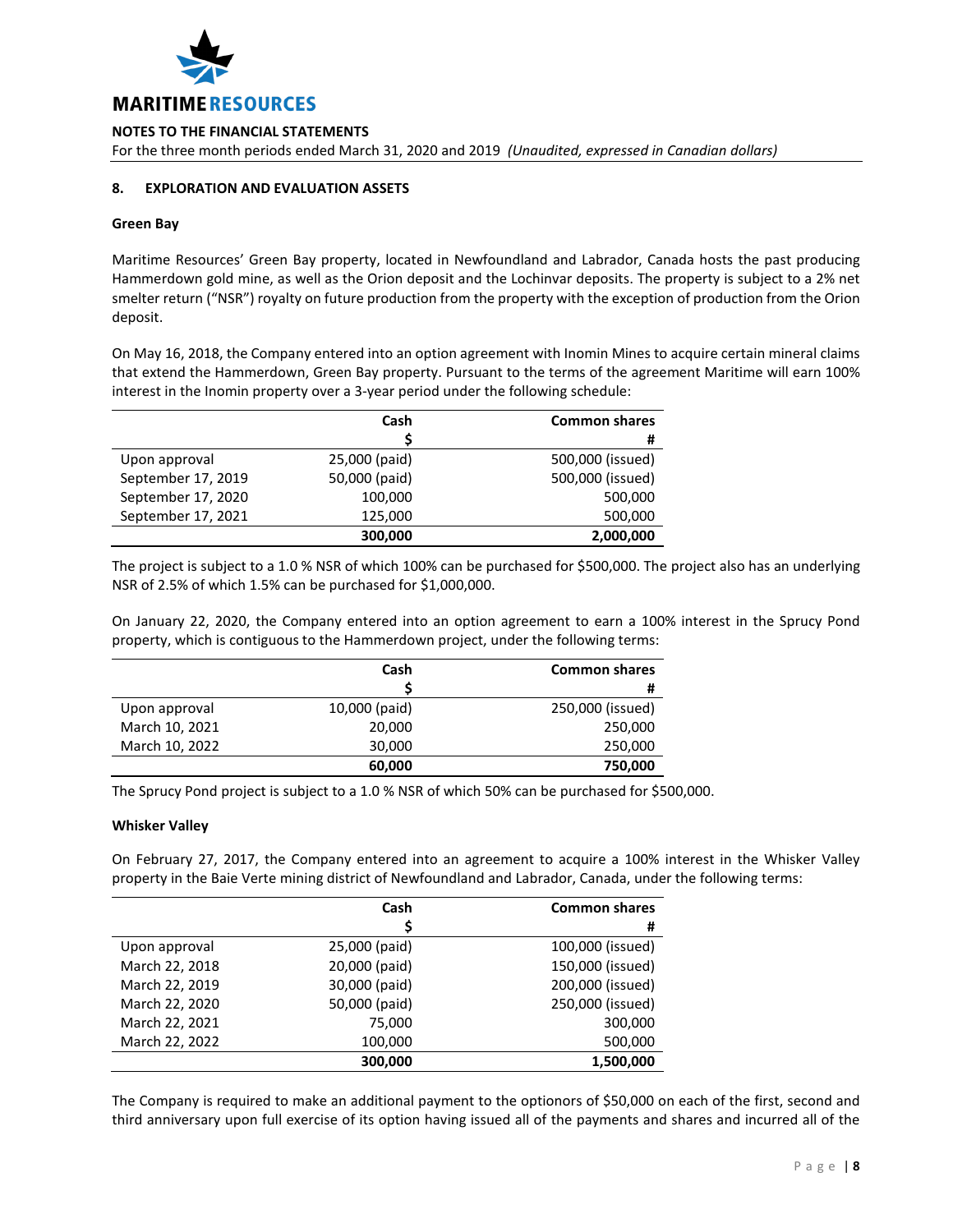

For the three month periods ended March 31, 2020 and 2019 *(Unaudited, expressed in Canadian dollars)*

expenditures. The property is subject to a 2.5 % NSR, of which 1% can be purchased for \$1,000,000 on or before the end of the second anniversary of commencement of commercial production.

On December 1, 2017, the Company also added to the Whisker Valley project by entering into an option agreement to acquire 100% interest in the Strugglers Pond property in Newfoundland and Labrador, Canada (contiguous to Whisker Valley), under the following terms:

|                   | Cash          | <b>Common shares</b> |
|-------------------|---------------|----------------------|
|                   |               | #                    |
| Upon approval     | 2,000 (paid)  | 10,000 (issued)      |
| December 27, 2018 | 3,000 (paid)  | 15,000 (issued)      |
| December 27, 2019 | 10,000 (paid) | 25,000 (issued)      |
| December 27, 2020 | 15,000        | 50,000               |
|                   | 30,000        | 100,000              |

The Company exercised its option in full to acquire 100% interest in the El Strato property in Newfoundland and Labrador, Canada (contiguous to Whisker Valley) under the following terms:

|                   | Cash          | <b>Common shares</b> |
|-------------------|---------------|----------------------|
|                   |               | #                    |
| Upon approval     | 5,000 (paid)  | 250,000 (issued)     |
| November 23, 2018 | 10,000 (paid) | 250,000 (issued)     |
| November 23, 2019 | 25,000 (paid) | 250,000 (issued)     |
|                   | 40,000        | 750,000              |

The Strugglers Pond and El Strato properties are subject to separate 2% NSR royalties, of which 1% can be purchased for \$1,000,000 on or before the end of the second anniversary of commercial production.

# **Gull Ridge**

In January 2019, the Company acquired the new Gull Ridge property claims by staking.

Expenditures incurred on the Company's Green Bay, Whisker Valley and Gull Ridge properties, follow:

|                              | <b>Green Bay</b> | <b>Whisker Valley</b> | <b>Gull Ridge</b> | <b>Total</b> |
|------------------------------|------------------|-----------------------|-------------------|--------------|
|                              |                  |                       |                   |              |
| Balance, December 31, 2018   | 7,154,416        | 586,428               |                   | 7,740,844    |
| Acquisition costs - cash     | 50,765           | 80,320                | 3,870             | 134,955      |
| Acquisition costs - shares   | 42,500           | 39,750                |                   | 82,250       |
| <b>Exploration expenses:</b> |                  |                       |                   |              |
| Drilling and assaying        | 851,326          | 141,910               | 7,329             | 1,000,565    |
| Geology                      | 710,573          | 773,197               | 32,570            | 1,516,340    |
| Property                     | 52,257           |                       |                   | 52,257       |
| Geophysics                   | 217,863          | 65,765                | 25,238            | 308,866      |
| Pre-feasibility study update | 1,155,555        |                       |                   | 1,155,555    |
|                              | 3,080,839        | 1,100,942             | 69,007            | 4,250,788    |
| Less: Recoveries and grants  | (65,250)         |                       |                   | (65, 250)    |
| Net additions                | 3,015,589        | 1,100,942             | 69,007            | 4,185,538    |
| Balance, December 31, 2019   | 10,170,005       | 1,687,370             | 69,007            | 11,926,382   |
| Acquisition costs - cash     | 10,000           | 50,000                |                   | 60,000       |
| Acquisition costs – shares   | 16,250           | 13,750                |                   | 30,000       |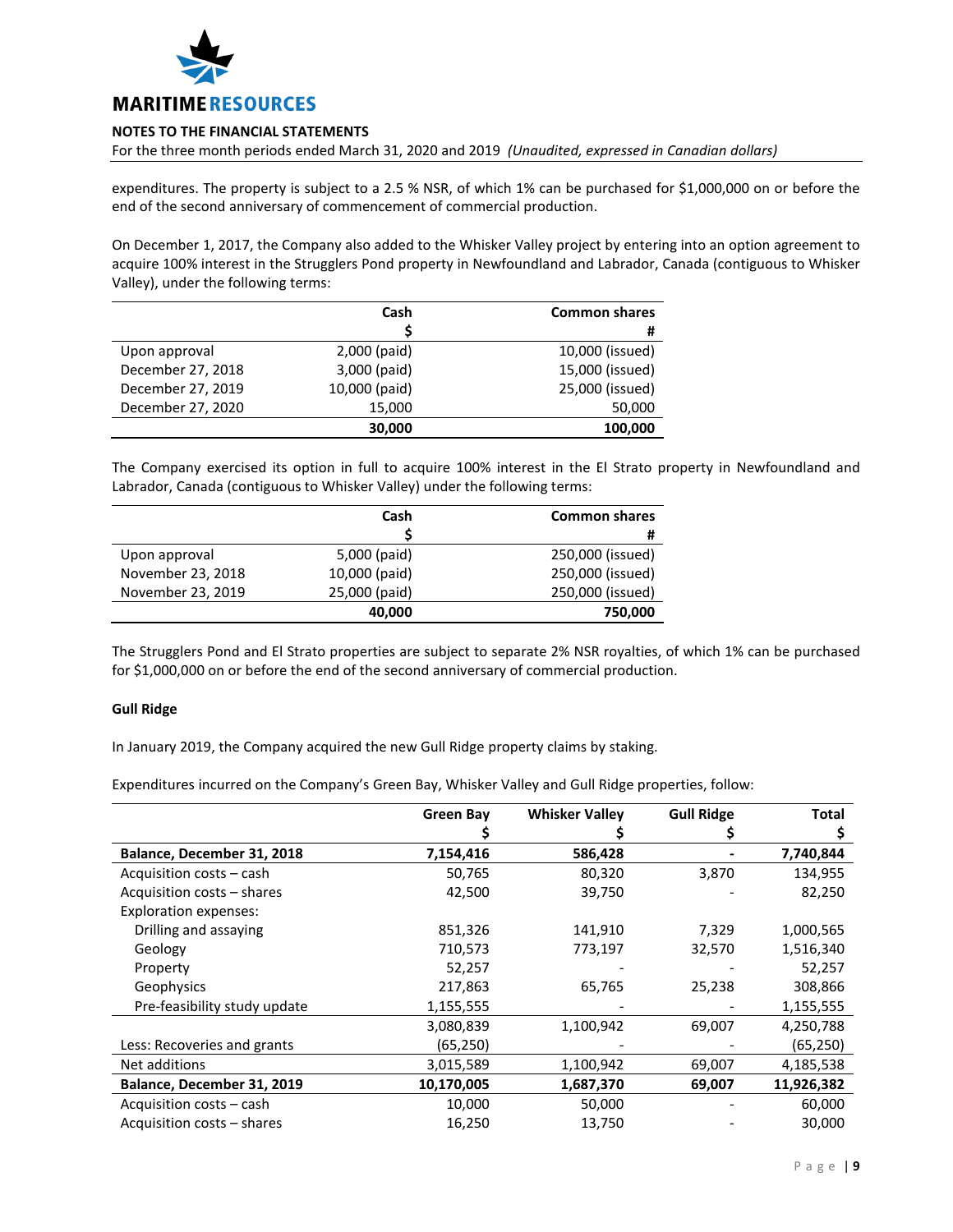

For the three month periods ended March 31, 2020 and 2019 *(Unaudited, expressed in Canadian dollars)*

|                                | <b>Green Bay</b> | <b>Whisker Valley</b> | <b>Gull Ridge</b> | <b>Total</b> |
|--------------------------------|------------------|-----------------------|-------------------|--------------|
| Exploration expenses:          |                  |                       |                   |              |
| Drilling and assaying          | 4,345            |                       |                   | 4,345        |
| Geology                        | 143,660          | 61.847                |                   | 202,507      |
| Property                       |                  | 375                   |                   | 375          |
| Pre-feasibility study update   | 444.448          |                       |                   | 444,448      |
| Net additions                  | 615,703          | 125,972               |                   | 741,675      |
| <b>Balance, March 31, 2020</b> | 10,785,708       | 1,813,342             | 69,007            | 12,668,057   |

During the year ended December 31, 2019, the Company received \$65,250 pursuant to an application made with the Government of Newfoundland and Labrador in respect of the Newfoundland and Labrador Mineral Incentive Junior Exploration Assistance Program (JEAP) grant for exploration conducted during 2018. Subsequent to the end of the period, the Company received a Newfoundland and Labrador JEAP grant of \$82,800 for exploration conducted during 2019.

On March 12, 2020, the Company entered into a non-binding letter of intent (the "LOI") with Rambler Metals and Mining Canada Ltd., a wholly-owned subsidiary of Rambler Metals and Mining Limited ("Rambler"). The LOI includes an exclusivity period of twelve months to evaluate Rambler's Nugget Pond Gold Plant for the purpose of processing feed from the Hammerdown gold project and to complete a feasibility study with the option to negotiate a purchase agreement during that time. In consideration Maritime advanced a deposit of \$200,000 to Rambler.

# **9. ACCOUNTS PAYABLE AND ACCRUED LIABILITIES**

|                                  | <b>March 31, 2020</b> | December 31, 2019 |
|----------------------------------|-----------------------|-------------------|
|                                  |                       |                   |
| Accounts payable                 | 364,152               | 364,396           |
| <b>Accrued liabilities</b>       | 55,325                | 71,174            |
| Due to related parties (Note 12) | 17,500                | 17,500            |
|                                  | 336,977               | 453,070           |

# **10. LEASE LIABILITY**

|                                                            | Lease liability |
|------------------------------------------------------------|-----------------|
|                                                            |                 |
| Balance - December 31, 2018                                |                 |
| Lease liability recognized as of January 1, 2019           | 106,720         |
| Reduced lease liability due to reduction in lease payments | (32,036)        |
| Lease payments during the period                           | (67, 500)       |
| Interest expense on lease liability                        | 3,178           |
| Balance - December 31, 2019                                | 10,362          |
| Lease payments during the period                           | (10, 500)       |
| Interest expense on lease liability                        | 138             |
| <b>Balance - March 31, 2020</b>                            |                 |

As at March 31, 2020, the Company's office lease was terminated and there are no further obligations under the lease.

During the three month period ended March 31, 2020, the Company incurred operating lease costs of \$16,286 (2018 – \$8,700) for an office lease not included in lease liabilities. During the year ended December 31, 2019, there was a reduction in monthly lease payments and accordingly the lease liability was reduced by \$32,036.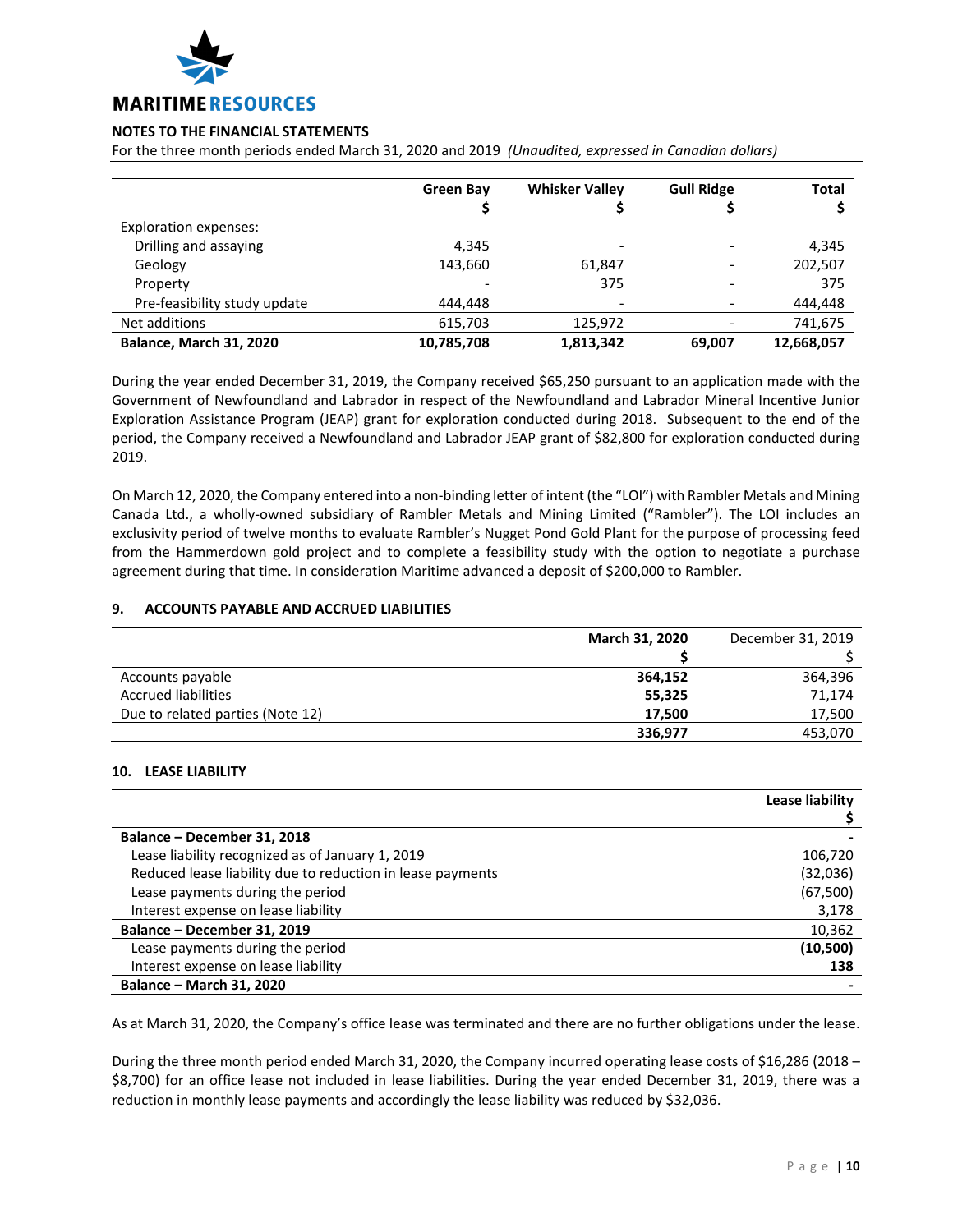

For the three month periods ended March 31, 2020 and 2019 *(Unaudited, expressed in Canadian dollars)*

# **11. SHARE CAPITAL**

## **Authorized**

Unlimited number of common shares without par value.

# **Issued**

## *During the three month period ended March 31, 2020*

## Exploration and evaluation assets (Note 8)

- The Company issued 250,000 common shares valued at \$16,250 in connection with the Sprucy Pond property.
- The Company issued 250,000 common shares valued at \$13,750 in connection with the Whisker Valley property.

## *During the year ended December 31, 2019*

#### Private Placements

 Pursuant to a non-brokered private placement on April 24, 2019, the Company issued 36,755,000 units ("Units") at a price if \$0.10 per Unit and 20,141,662 flow-through units ("FT Units") at a price of \$0.12 per FT Unit for gross proceeds of \$6,092,500.

Each Unit consisted of one common share and one-half of one transferable common share purchase warrant ("Warrant"). Each whole Warrant entitles the holder to acquire one common share of the Company at a price of \$0.15 per common share for a period of 24 months following the closing date of the Offering (the "NFT Warrants"). Each FT Unit consisted of one common flow-through share and one half of one transferable common share purchase warrant ("FT Warrant"). Each whole FT Warrant entitles the holder to acquire one non flow-through common share of the Company at a price of \$0.15 per common share for a period of 24 months following the closing date of the Offering (the "FT Warrants"). The flow-through shares were issued at a premium of \$402,833. Pursuant to the Company incurring eligible flow-through expenditures the flow-through premium liability has been reduced to \$15,613 and \$31,986 was recognized into income during the three month period ended March 31, 2020.

In connection with this private placement, the Company paid aggregate finders' and advisory fees of \$412,909 and 3,863,294 finders' warrants valued at \$126,562. The fair value attributed to the finders' warrants was determined using the Black-Scholes valuation model using the following assumptions: Risk free interest rate of 1.63%, expected life of two years, and volatility rate of 80.56%. Each finders' warrant entitles the holder to purchase one common share of the Company at a price of \$0.15 per finders' warrant share for a period of 24 months following the closing date of the Offering.

| Flow-through premium liability               |            |
|----------------------------------------------|------------|
| Balance - December 31, 2018                  | 128,738    |
| Flow-through premium liability additions     | 402,833    |
| Settlement of flow-through premium to income | (483, 972) |
| Balance - December 31, 2019                  | 47,599     |
| Settlement of flow-through premium to income | (31, 986)  |
| <b>Balance - March 31, 2020</b>              | 15,613     |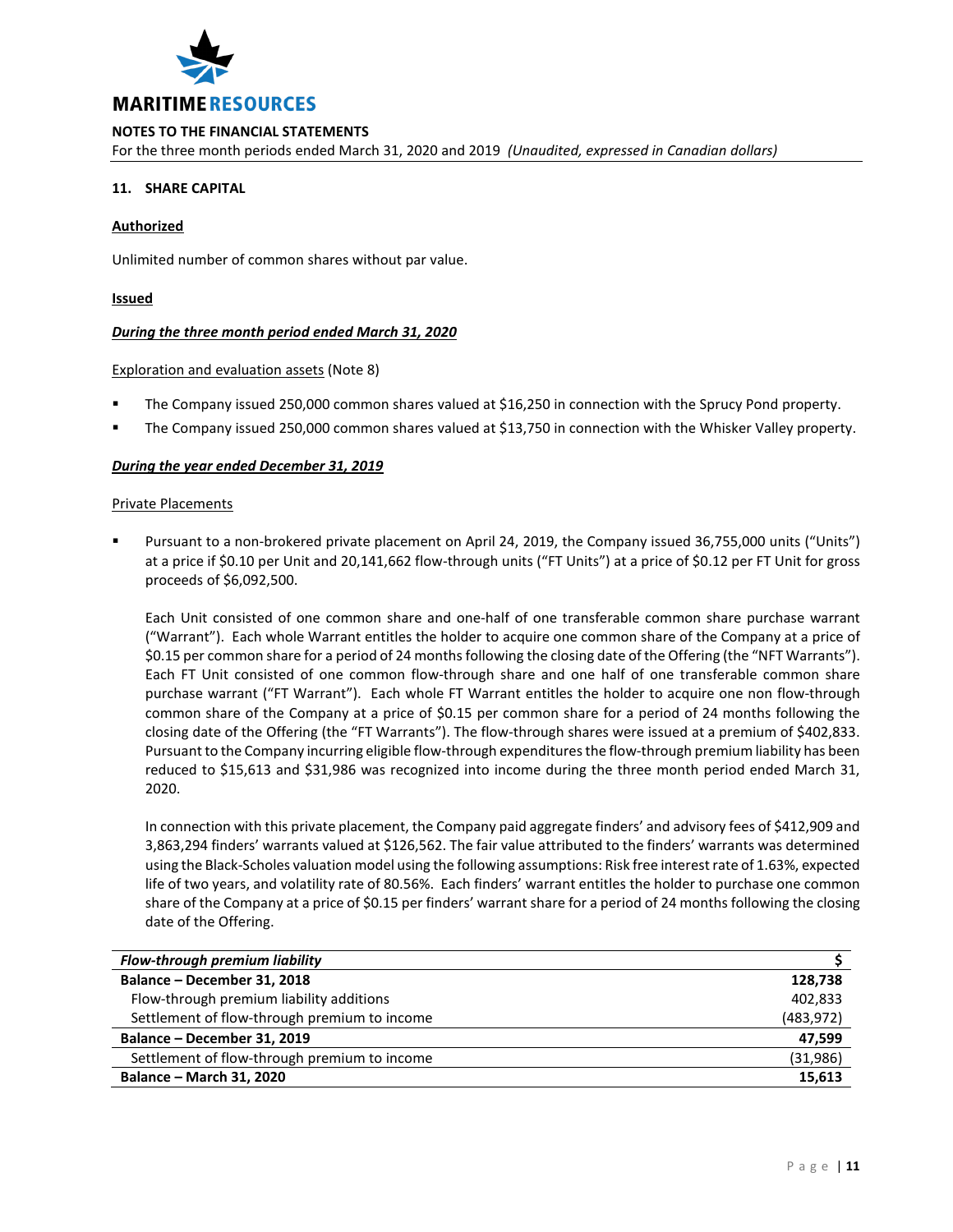

For the three month periods ended March 31, 2020 and 2019 *(Unaudited, expressed in Canadian dollars)*

# Exploration and evaluation assets (Note 8)

- The Company issued 200,000 common shares valued at \$19,000 in connection with the Whisker Valley property.
- The Company issued 500,000 common shares valued at \$42,500 in connection with the Inomin property.
- The Company issued 250,000 common shares, valued at \$18,750, in connection with the El Strato property.
- The Company issued 25,000 common shares, valued at \$2,000, in connection with the Strugglers Pond property.

## **Royalty units**

During fiscal 2016 the Company issued Royalty Units with a price of \$0.01 per Royalty Unit, and, subject to written consent of the Company, may be assigned or transferred in their entirety only. The proceeds of \$210,700 received in relation to the Royalty Units has been recorded as a Royalty Reserve within Equity.

Royalty Units will return 100% of the original investment made by the purchasers and is to be paid out of production from the Company's Green Bay project ("Project"). The likelihood of the Project going into production cannot be determined at this time. Total royalties payable from the Royalty Units ("Royalty Payment") are capped at \$3,440,500 being the price for which the Equity Units (comprised of common shares and common share warrants) and Royalty Units were purchased. Royalty Payments will be made annually beginning on the first anniversary of the date of commencement of commercial production for the Project. Royalty Payments will be funded solely from 10% of annual net cash flow from the Project, with net cash flow representing net production revenues realized from the Project after deduction of all Project operating and debt servicing costs. At the option of the Company, Royalty Payments will be paid either in cash or in gold.

# **Stock options**

The Company has a "rolling" stock option plan for its directors, officers, employees and consultants. The terms of the plan provide for options to be granted to a maximum of 10% of the issued and outstanding common shares of the Company at the time of grant of the stock options, subject to receipt of annual shareholder approval. The exercise price of each option shall not be less than the minimum price permitted by the policies of the TSX-V, and the options may be granted for a maximum term of ten years from the date of grant. The Company records the fair value of all options granted using the Black-Scholes model as share-based payment expense over the vesting period of the options. Vesting terms are determined by the Board of Directors.

A summary of the Company's stock options as at and during the three month period ended March 31, 2020 and year ended December 31, 2019 follows:

|                            | March 31, 2020     |                 |             | December 31, 2019 |
|----------------------------|--------------------|-----------------|-------------|-------------------|
|                            |                    | Weighted        |             | Weighted          |
|                            |                    | Average         |             | Average           |
|                            | <b>Options</b>     | <b>Exercise</b> | Options     | Exercise          |
|                            | <b>Outstanding</b> | <b>Price</b>    | Outstanding | Price             |
|                            | #                  |                 | #           |                   |
| Balance, beginning of year | 16,840,000         | 0.13            | 12,485,000  | 0.15              |
| Granted                    | $\blacksquare$     | ۰               | 4,850,000   | 0.10              |
| Expired/cancelled          | $\blacksquare$     | $\blacksquare$  | (495,000)   | 0.25              |
| Balance, end of year       | 16,840,000         | 0.13            | 16,840,000  | 0.13              |

During the year ended December 31, 2019, the Company granted 4,850,000 stock options to directors, officers, consultants and employees of the Company, of which 50,000 options will vest in June 2020. The fair value of the stock options granted as determined by the Black-Scholes pricing model was \$332,743 or \$0.07 per option. Share based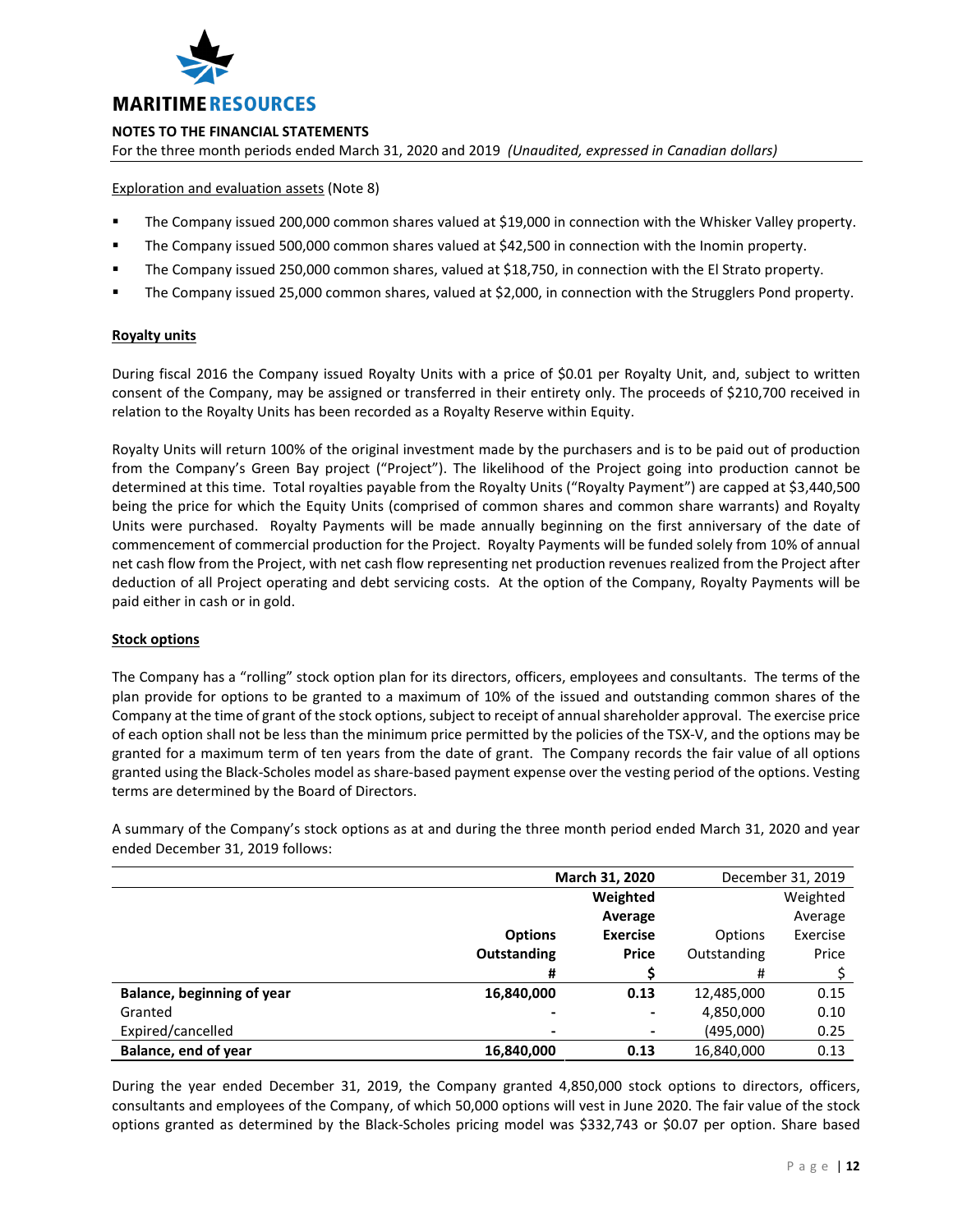

For the three month periods ended March 31, 2020 and 2019 *(Unaudited, expressed in Canadian dollars)*

payments recognized during the year ended December 31, 2019 of \$330,348 (2018 – \$309,664). The total fair value of unvested options that will be recognized in profit or loss in future periods amounts to \$2,395 at December 31, 2019 (December 31, 2018 – \$nil). 495,000 stock-options expired during the year ended December 31, 2019 resulting in a reversal of \$102,291 from reserves to deficit.

The Company has estimated the forfeiture rate to be nil%. Expected volatility was determined based on the historical movements in the closing price of the Company's shares for a length of time to the expected life of each option. The weighted-average assumptions used for the Black-Scholes valuation of stock options granted during the year ended December 31, 2019 were risk-free interest rate of 1.33%; expected life of options of 5 years and annualized volatility of 106.96% and during the year ended December 31, 2018 were risk-free interest rate of 2.00%; expected life of options of 5 years and annualized volatility of 90.02%.

As at March 31, 2020, the Company had outstanding stock options, enabling the holders to acquire further common shares as follows:

| <b>Options</b><br><b>Outstanding</b> | <b>Options</b><br><b>Exercisable</b> | <b>Exercise</b><br><b>Price</b> | Remaining<br><b>Contractual Life</b> | <b>Expiry</b> |
|--------------------------------------|--------------------------------------|---------------------------------|--------------------------------------|---------------|
| #                                    | #                                    |                                 | years                                |               |
| 1,685,000                            | 1,685,000                            | 0.15                            | 0.87                                 | 13-Nov-20     |
| 2,300,000                            | 2,300,000                            | 0.25                            | 1.58                                 | 29-Jul-21     |
| 200,000                              | 200,000                              | 0.15                            | 2.32                                 | 26-Apr-22     |
| 500,000                              | 500,000                              | 0.10                            | 2.93                                 | 04-Dec-22     |
| 2,500,000                            | 2,500,000                            | 0.10                            | 2.96                                 | 15-Dec-22     |
| 4,805,000                            | 4,805,000                            | 0.11                            | 3.93                                 | $6-Dec-23$    |
| 4,850,000                            | 4,800,000                            | 0.10                            | 4.47                                 | 18-Jun-24     |
| 16,840,000                           | 16,790,000                           | 0.13                            | 3.26                                 |               |

# **Warrants**

As at March 31, 2020, the Company had outstanding share purchase warrants, enabling the holders to acquire further shares as follows:

| <b>Number of Warrants</b> | <b>Exercise Price</b> | <b>Expiry Date</b> |
|---------------------------|-----------------------|--------------------|
| 16,507,845                | \$0.15                | November 7, 2020   |
| 2,152,791                 | \$0.11                | November 7, 2020   |
| 32.311.627                | \$0.15                | April 12-24, 2021  |
| 50,972,263                |                       |                    |

Share purchase warrant transactions were as follows:

|                            | December 31, 2019 |                 |              | December 31, 2018 |
|----------------------------|-------------------|-----------------|--------------|-------------------|
|                            |                   | Weighted        |              | Weighted          |
|                            |                   | Average         |              | Average           |
|                            | <b>Warrants</b>   | <b>Exercise</b> | Warrants     | Exercise          |
|                            | Outstanding       | <b>Price</b>    | Outstanding  | Price             |
|                            | #                 |                 | #            |                   |
| Balance, beginning of year | 57,835,596        | 0.15            | 53,192,432   | 0.18              |
| Granted                    |                   |                 | 32,311,627   | 0.15              |
| Expired/cancelled          | (6,863,333)       | 0.20            | (27,668,463) | 0.20              |
| Balance, end of year       | 50.972.263        | 0.15            | 57,835,596   | 0.15              |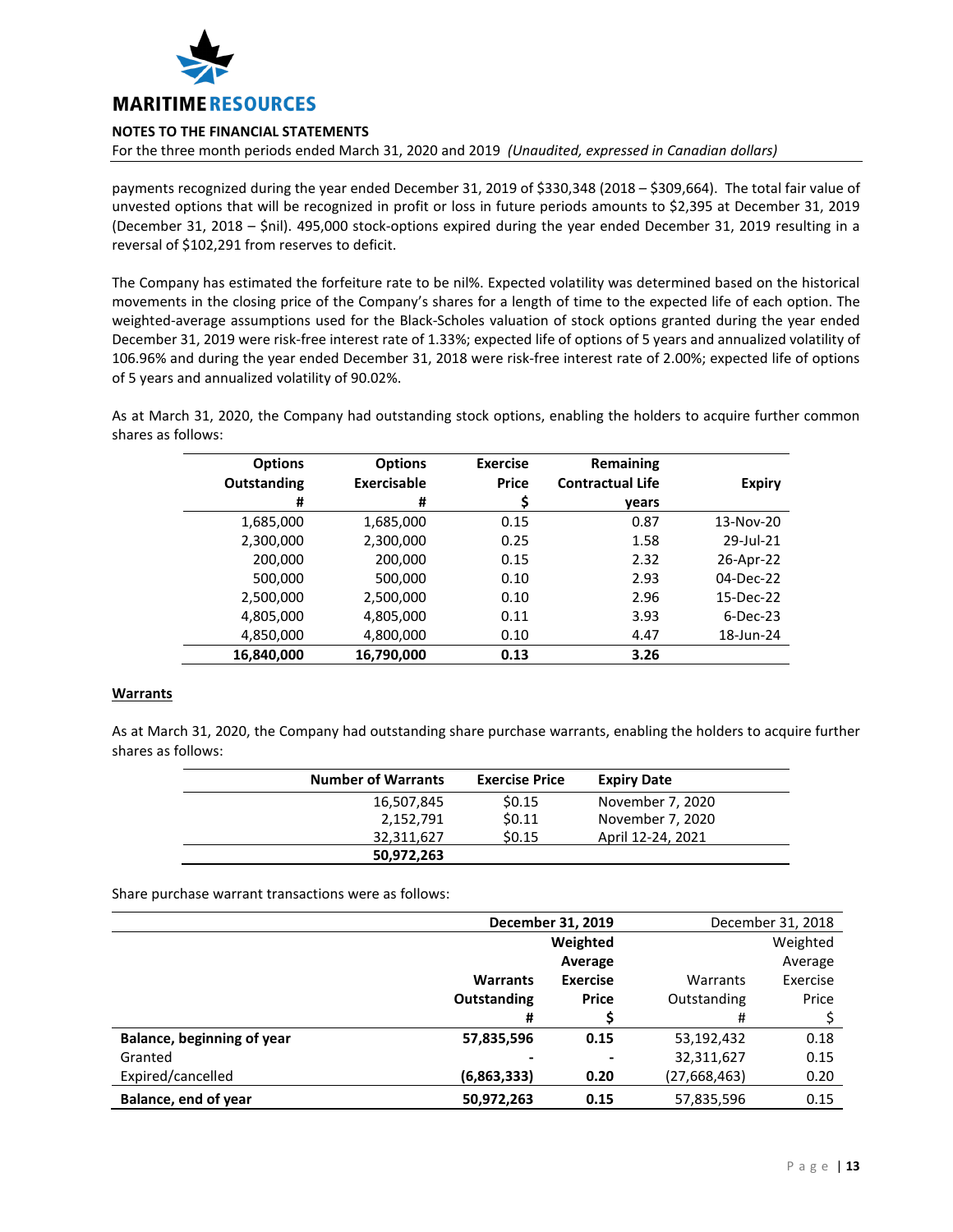

For the three month periods ended March 31, 2020 and 2019 *(Unaudited, expressed in Canadian dollars)*

During the three month period ended March 31, 2020, 6,863,333 warrants expired unexercised, including the reversal of 480,000 finder warrants resulting in the reversal of \$26,815 to share capital. During the year ended December 31, 2019, 27,668,463 warrants expired unexercised, including the reversal of 3,722,544 finder warrants resulting in the reversal of \$327,476 to share capital.

# **12. RELATED PARTY TRANSACTIONS**

(a) Services

Effective February 1, 2019, the Company entered into a sublease for office space in Toronto, with a corporation that is related by virtue of having directors, as well as the Chief Financial Officer and Corporate Secretary in common.

Effective July 1, 2014, the Company entered into arrangement with an administration and exploration services contractor ("AESC") in which a director is a shareholder, pursuant to which it receives office, administrative and exploration services. The AESC ceased to be a related party of the Company effective February 1, 2019.

For the three month periods ended March 31 the Company was charged the following:

|                              | 2020   | 2019   |
|------------------------------|--------|--------|
|                              |        |        |
| Rent                         | 16,286 | 8,700  |
| Office administration        | 1,146  | 788    |
| Rent - AESC                  |        | 8,287  |
| Office administration - AESC |        | 19,489 |
|                              | 17,432 | 37,264 |

# (b) Compensation of key management personnel

Key management personnel consist of the directors and executive officers of the Company. Compensation to key management personnel for services rendered were as follows for the three months ended March 31:

|                                      | 2020    | 2019      |
|--------------------------------------|---------|-----------|
|                                      |         |           |
| Salaries                             | 142,360 | 87,000    |
| Consulting                           |         | 28,000    |
| Contract wages <sup>(1)</sup>        |         | 16,250    |
| Directors' fees                      | 17,500  | 17,500    |
| Geological consulting <sup>(2)</sup> |         | 44,867    |
| Severance and retirement payments    |         | 884,497   |
|                                      | 159,860 | 1,078,114 |

(1) Included in Administration in the Statement of Loss and Comprehensive Loss

 $(2)$  Included in Exploration and Evaluation Assets in the Statement of Financial Position

At March 31, 2020, the Company included in accounts payable and accrued liabilities \$17,500 of directors' fees payable to the members of board of directors of the Company (Note 9).

At March 31, 2019, the Company included in accounts payable and accrued liabilities \$2,500 payable to a director, \$16,647 payable to the Chief Executive Officer and director, \$2,362 payable to the Chief Financial Officer and \$10,290 payable to the VP Exploration in respect of expenses incurred on behalf of or services provided to the Company. The Company also owed \$10,721 to Aurelius Minerals Inc. in respect of rent and office administration and accrued \$17,500 of directors' fees to the members of board of directors of the Company during the first quarter of 2019.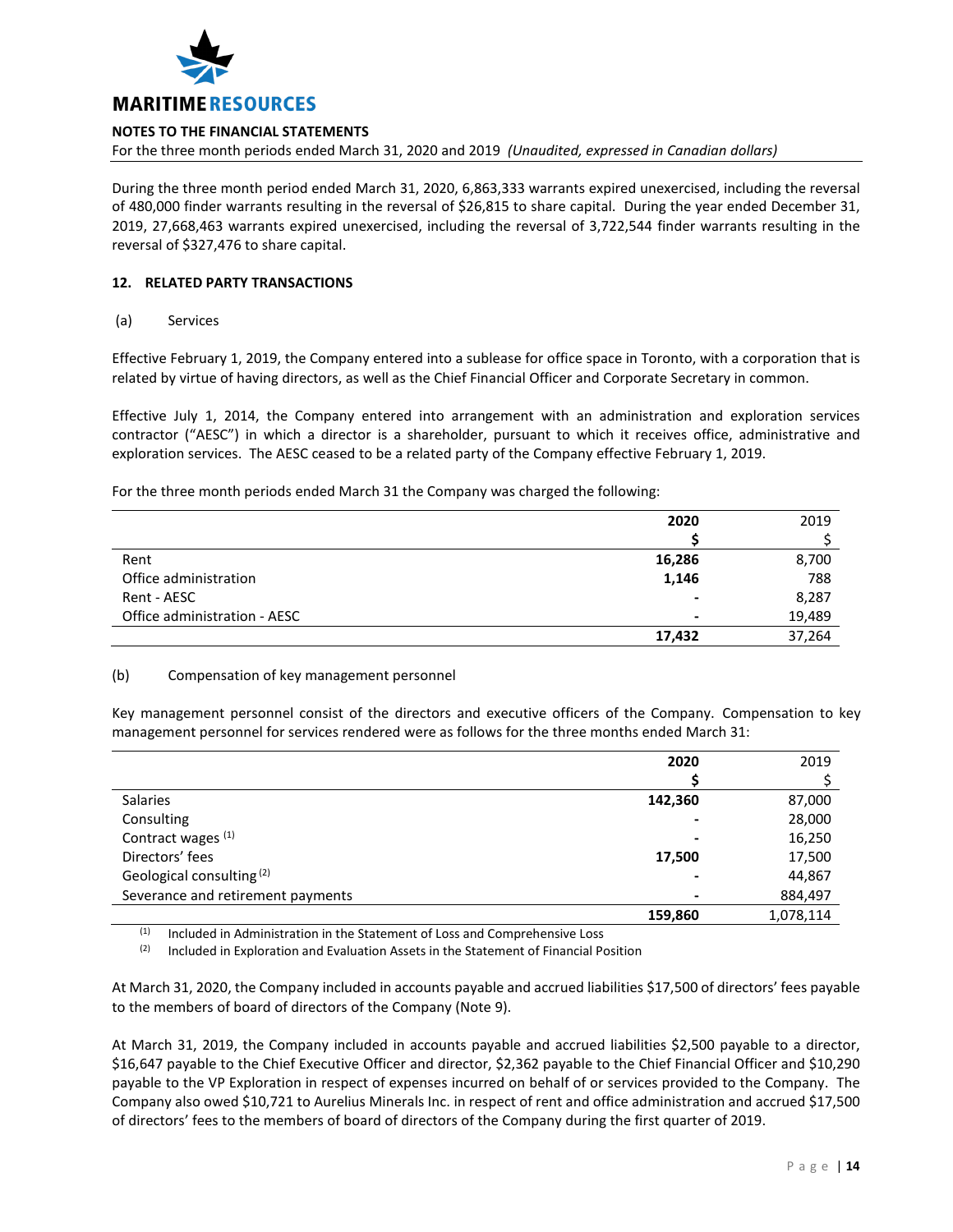

For the three month periods ended March 31, 2020 and 2019 *(Unaudited, expressed in Canadian dollars)*

During the three months ended March 31, 2019, the Company made management changes resulting in the Company paying severances totalling \$884,497 to the former Chief Executive Officer (\$391,496), Chief Financial Officer (\$117,000), Chief Operating Officer (\$328,001) and Corporate Secretary (\$48,000) of the Company.

# **13. FINANCIAL INSTRUMENTS AND RISK MANAGEMENT**

Financial instruments measured at fair value are classified into one of three levels in the fair value hierarchy according to the relative reliability of the inputs used to estimate the fair values. Fair value is the price that would be received to sell an asset or paid to transfer a liability in an orderly transaction between market participants at the measurement date. The fair value hierarchy establishes three levels to classify the inputs to valuation techniques used to measure fair value. Level 1 inputs are quoted prices (unadjusted) in active markets for identical assets or liabilities. Level 2 inputs are quoted prices in markets that are not active, quoted prices for similar assets or liabilities in active markets, inputs other than quoted prices that are observable for the asset or liability (for example, interest rate and yield curves observable at commonly quoted intervals, forward pricing curves used to value currency and commodity contracts and volatility measurements used to value option contracts), or inputs that are derived principally from or corroborated by observable market data or other means. Level 3 inputs are unobservable (supported by little or no market activity). The fair value hierarchy gives the highest priority to Level 1 inputs and the lowest priority to Level 3 inputs.

The Company's financial instruments consist of cash, receivables, and accounts payable and accrued liabilities. Cash is measured at fair value based on Level 1 of the fair value hierarchy. The fair values of receivables and accounts payable and accrued liabilities approximate their book carrying values because of the short-term nature of these instruments.

- (a) *Credit risk* Credit risk is the risk that a counter party to a financial instrument will fail to discharge its contractual obligations. The Company is exposed to credit risk with respect to its cash and receivables. The maximum exposure to loss arising from receivables is equal to their carrying amounts. The Company manages credit risk with respect to its cash by maintaining demand deposits with a major Canadian financial institution; however, this exposes the Company's cash to concentration of credit risk as all amounts are held at a single institution. Receivables are due from a government agency.
- (b) *Liquidity risk* Liquidity risk is the risk that the Company will encounter difficulty in satisfying financial obligations as they become due. The Company manages its liquidity risk by forecasting cash flows from operations and anticipated investing and financing activities. The Company is exposed to liquidity risk.
- (c) *Market risk* Market risk is the risk that the fair value or future cash flows of a financial instrument will fluctuate due to changes in market prices. Market risk comprises three types of risk: interest rate risk, foreign currency risk and other price risk.
- (d) *Interest rate risk* Interest rate risk consists of two components:
	- i) To the extent that payments made or received on the Company's monetary assets and liabilities are affected by changes in the prevailing market interest rates, the Company is exposed to interest rate cash flow risk; and
	- ii) To the extent that changes in prevailing market rates differ from the interest rate in the Company's monetary assets and liabilities, the Company is exposed to interest rate price risk.

The Company is not exposed to significant interest rate risk due to the short-term maturity of its monetary assets and liabilities.

- (e) *Foreign currency risk* Foreign currency risk is the risk that the fair value or future cash flows of a financial instrument will fluctuate due to changes in foreign exchange rates. The Company is not exposed to foreign currency risk as its monetary assets and liabilities are denominated in Canadian dollars.
- (f) *Other price risk* Other price risk is the risk that the fair value or future cash flows of a financial instrument will fluctuate due to changes in market prices, other than those arising from interest rate risk or foreign currency risk.